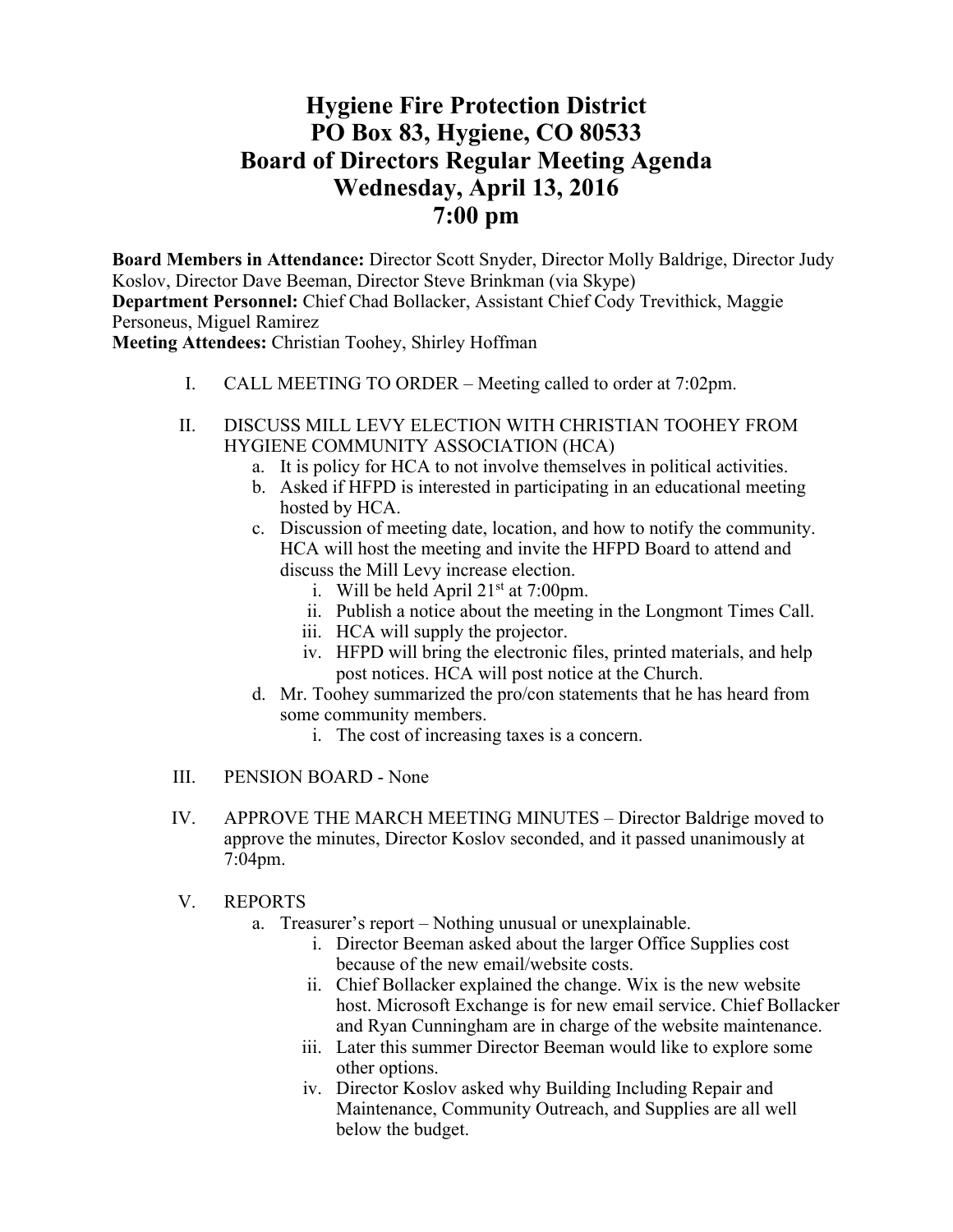- v. Director Koslov moved to approve the financials, Director Beeman seconded, and it passed unanimously at 7:13.
- b. Secretary's report
	- i. Director Koslov discussed the calendar that she is compiling of dates and deadlines.
	- ii. Director Koslov agreed to serve on the Canvass Board.
	- iii. Maggie updated the board on the current election related activities and upcoming deadlines.
- c. Chiefs Report There are some fees that should be coming to individual fire districts that has been kept by Boulder County for a while now. Discussion of how or if we should pursue reimbursement of these fees.
	- i. There were 25 total calls in March
		- 1. Accident, Auto 2, Accident, Bicycle -1, Medical 12, Structure Fire  $-1$ , Tree Fire  $-1$ , Electric Hazard  $-4$ , Smoke Report -1, Fire Other  $-3$
	- ii. There were 16 total training hours in March
		- 1. Firefighter Training 8 Hours, Medical Training 5 Hours, Driver/Operator Training - 3
	- iii. Old Business
		- 1. Diversity Harassment Training Options
		- 2. Donation Link added to Website
		- 3. ESCI presentation on March 19th at 10am
		- 4. Upcoming Truck Committee meeting for new engine design.
	- iv. New Business/New Updates-
		- 1. New Brush truck, Meet with truck committee Monday to review hopefully final draft of specs and drawings, and Quotes should soon arrive.
		- 2. Swore in 2 new members, one of which has previous Fire experience and is a Paramedic. Will have day time availability after he completes his Career Fire Academy
		- 3. Workplace Respect Training is scheduled for Thursday April 21st, & Tuesday May 3rd. The Manager session is Scheduled for Tuesday May  $10^{th}$
		- 4. Annual SCBA Pack, Mask, and Bottle testing is scheduled for April  $26<sup>th</sup>$
		- 5. Annual Pump Certification and Ladder Certification is planned to be performed this month, waiting on final date from Technician
		- 6. Community CPR class scheduled for Saturday for May 21st.
		- 7. Discussion on Federal PILT Funds
		- 8. Colorado Fire Safety Grant that we applied for Unfortunately we were not awarded Grant funds this go round
		- 9. Truck Committee for new Pumper met and began discussions on what we are needing for equipment and type of truck. Next meeting date is TBD, but will be within the next 2 weeks.
- VI. OLD BUSINESS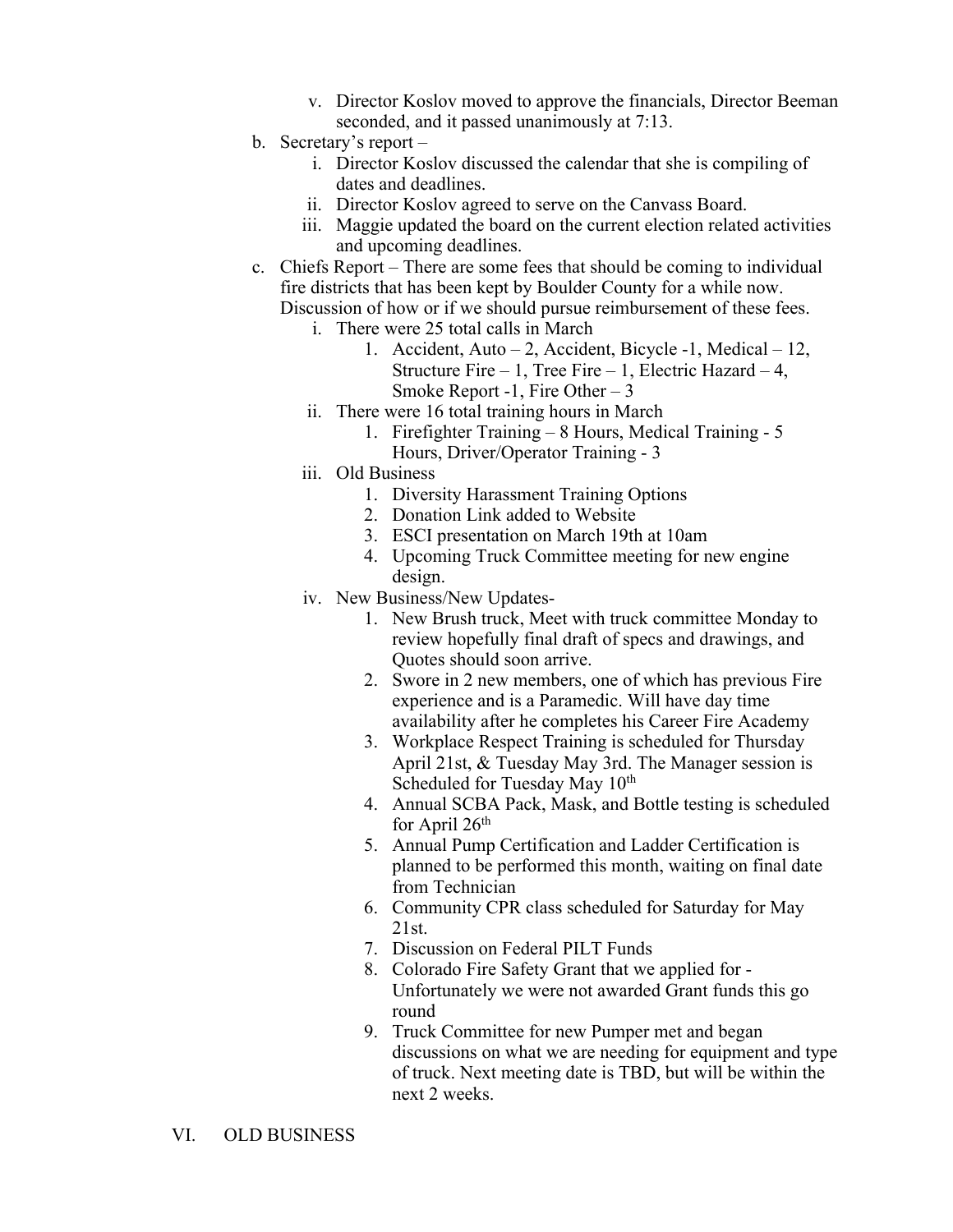- a. Election Issues Maggie updated on all election issues during the Secretary's report
- b. Diversity Training Status Training dates are set for April  $21<sup>st</sup>$  and May  $3<sup>rd</sup>$ . Manager training is set for May 10<sup>th</sup> at 6:30pm. Chief Bollacker asks that the Board attend the manager training as well.
- c. Disposition of New Brush Truck
- d. Disposition of Engine 2802 Chief Bollacker is getting the paperwork filled out for the next auction.
- e. Distribution of ISO Report The changes take effect on June  $1<sup>st</sup>$ . Chief Bollacker will see when the information can be made public.
- VII. NEW BUSINESS
	- a. Master Planning The Master Plan will be different depending on the outcome of the election. This will wait until after the election.
	- b. Director Snyder brought the bylaws from Mountain View Fire Board of Directors for the board to review after the meeting. These could be a starting place to write the HFPD Board bylaws.
		- i. Director Snyder proposed that possibly in June, a work session be held to write Board member bylaws.
		- ii. Director Snyder will look for Berthoud and Rocky Mountain bylaws for reference also.
	- c. Chief Bollacker asked the Board for support to carry a firearm during fire investigation duties.
	- d. Director Koslov moved to approve support, Director Baldrige seconded, and it passed unanimously at 8:24pm.
- VIII. AUDIENCE BUSINESS Shirley Hoffman, community member came to discuss the Mill Levy Election.
	- a. She reviewed the financial documents on the website and during the meeting.
	- b. She asked the board what the future plans of the department are.
		- i. Director Brinkman answered with information about the need to hire ESCI to evaluate the department.
		- ii. The Board has worked on 3, 5, and 10 year plans but didn't finalize any.
		- iii. The estimate is that in approximately two years, HFPD will no longer have financial reserves without an increase in tax income.
		- iv. Director Baldrige addressed Ms. Hoffman's concern about how to show financially the two year timeline. Director Brinkman further answered the questions about the financial concerns.
		- v. Ms. Hoffman suggested that the fire department apply to become a 501C3, HFPD could then accept tax deductible donations.
		- vi. She suggests more community outreach efforts; attendance at the Hygiene Haydays event. She also suggests more public relations information be dispersed.
		- vii. She made a comparison between Hygiene and Lyons Fire departments to see what resources and needs each department works with.
		- viii. She suggested that a fact sheet of fire versus medical calls be made and dispersed.
		- ix. She offered suggestions to disperse the most important information to the electors in time for voting.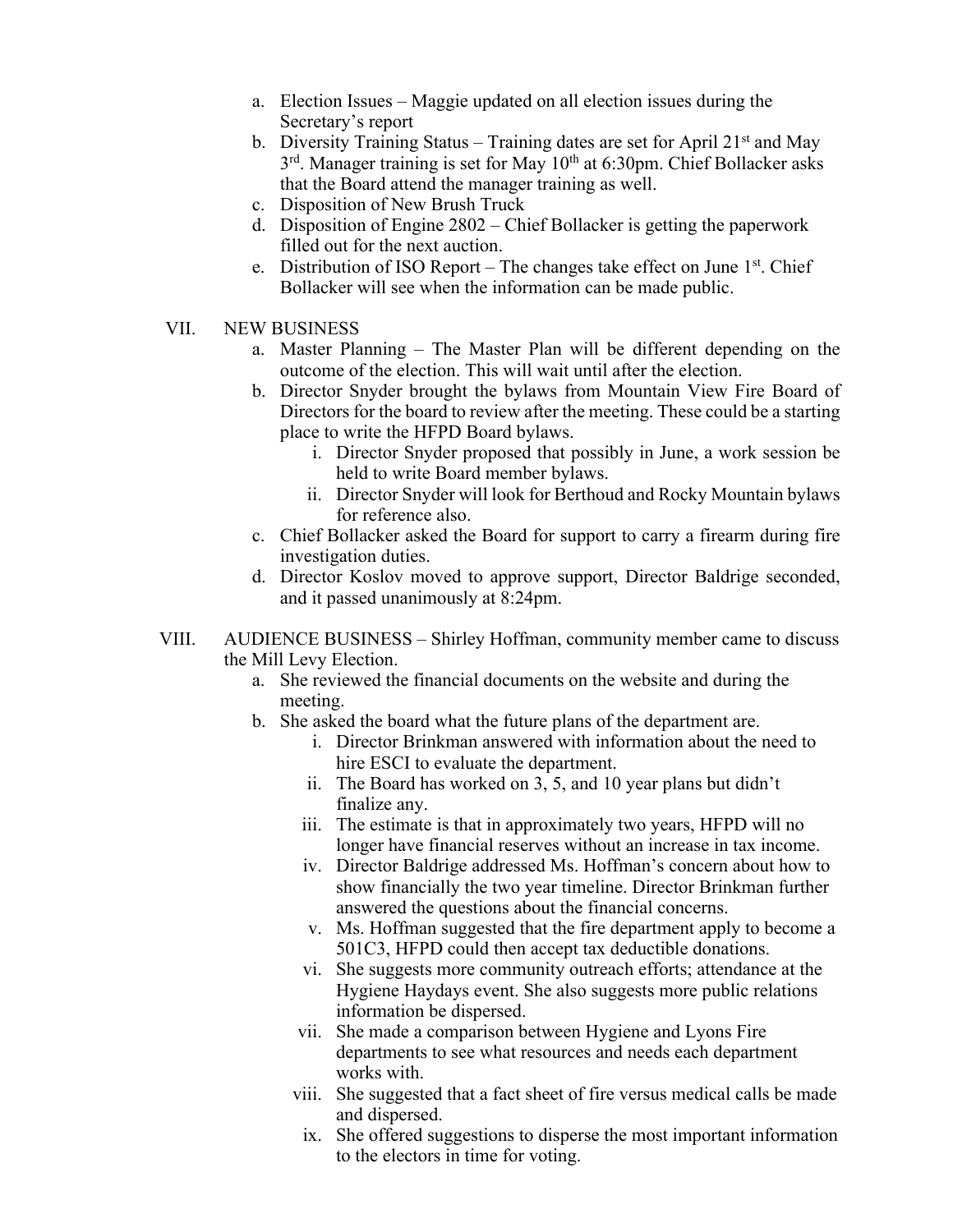- x. There is a large amount of open space owned by Boulder County that we are responsible for protecting but that doesn't provide income to HFPD.
- IX. EXECUTIVE SESSION FOR CHIEFS ANNUAL REVIEW Director Baldrige moved to adjourn and move to an executive session, it was seconded, and approved unanimously at 9:21pm.

### **Director Tasks**

#### Everyone

 $-$  All Board Members should attend the May  $10<sup>th</sup>$  Diversity Training

**Steve** 

- None